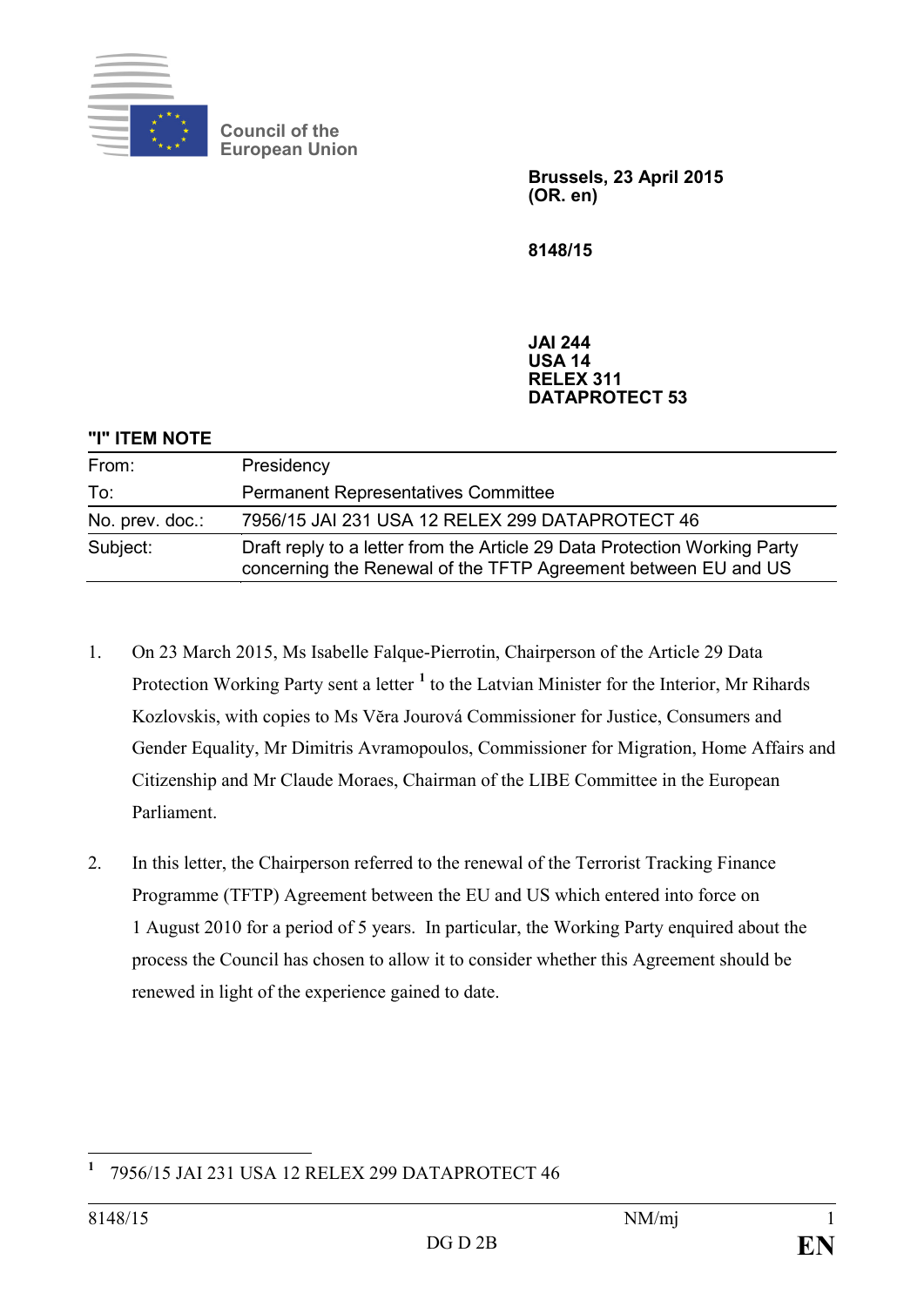- 3. The Presidency wishes to issue a written response to the Article 29 Working Party, highlighting that the procedures on international agreements set out in Article 218 TFEU provide that the Council can only authorise the opening of negotiations, the signing and the conclusion of agreements, as well as the termination of agreements on foot of a proposal from the Commission.
- 4. The reply indicates that the Council is not in a position to take any decision on the termination of the TFTP Agreement as the Commission has not made any proposal to this effect. Consequently, the Agreement will automatically be renewed for a period of 1 year from 1 August 2015.
- 5. *The Presidency invites COREPER to approve the wording of the letter set out in the Annex to this note.*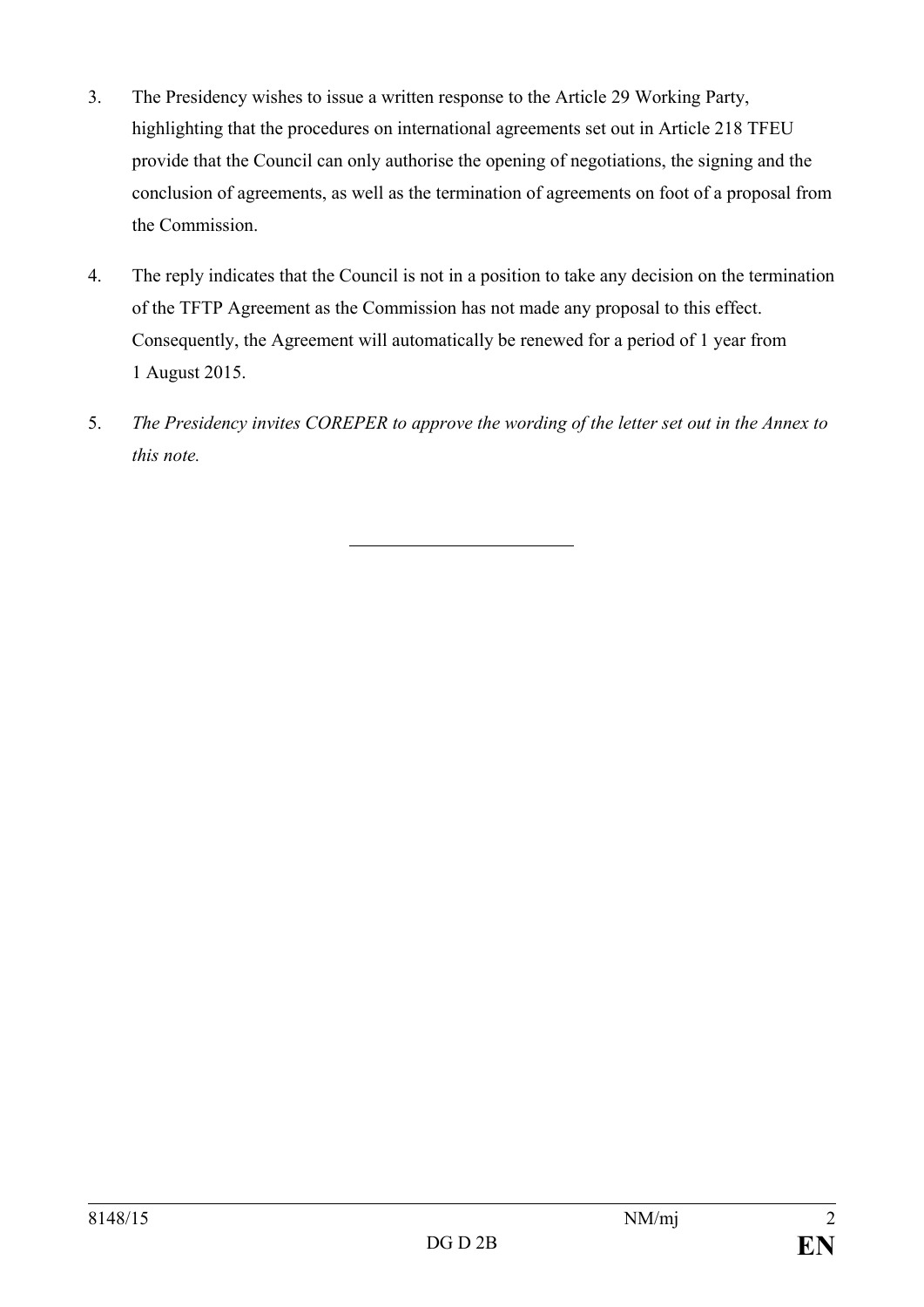## **ANNEX**

Ms Isabelle Falque-Pierrotin Chairperson, Article 29 Data Protection Working Party c/o Directorate C of the European Commission B-1049, Brussels Belgium

Dear Ms Falque-Pierrotin,

Thank you for your letter of 23 March 2015 regarding the renewal of the EU-US Agreement on the processing and the transfer of Financial Message Data from the European Union to the United States for the purposes of the terrorist finance Tracking program (hereafter "TFTP Agreement").

You refer to the fact that Article 2 of the Council Decision of 13 July 2010 on the conclusion of the TFTP Agreement states that if "five years after the date of entry into force of the Agreement, the equivalent EU system has not been set up, the Union shall consider whether to renew the Agreement in accordance with Article 21(2) thereof". To date, no equivalent EU system has been set up.

Article 21(2) of the TFTP Agreement allows either contracting party to terminate the Agreement at any time. Article 23(2) of the Agreement states that the Agreement shall automatically be extended for subsequent periods of one year after the expiration of the five-year period following its entry into force (on 1 August 2010). It follows from the combined reading of both provisions that the Agreement shall be automatically prolonged with a one-year period as from 1 August 2015 unless one of the parties terminates the Agreement.

Under the procedure on international agreements established by Article 218 TFEU, the Council can only authorise the opening of negotiations, the signing and conclusion of agreements, as well as the termination of agreements where it has received a proposal from the Commission (or of the High Representative for Foreign Affairs and Security Policy).